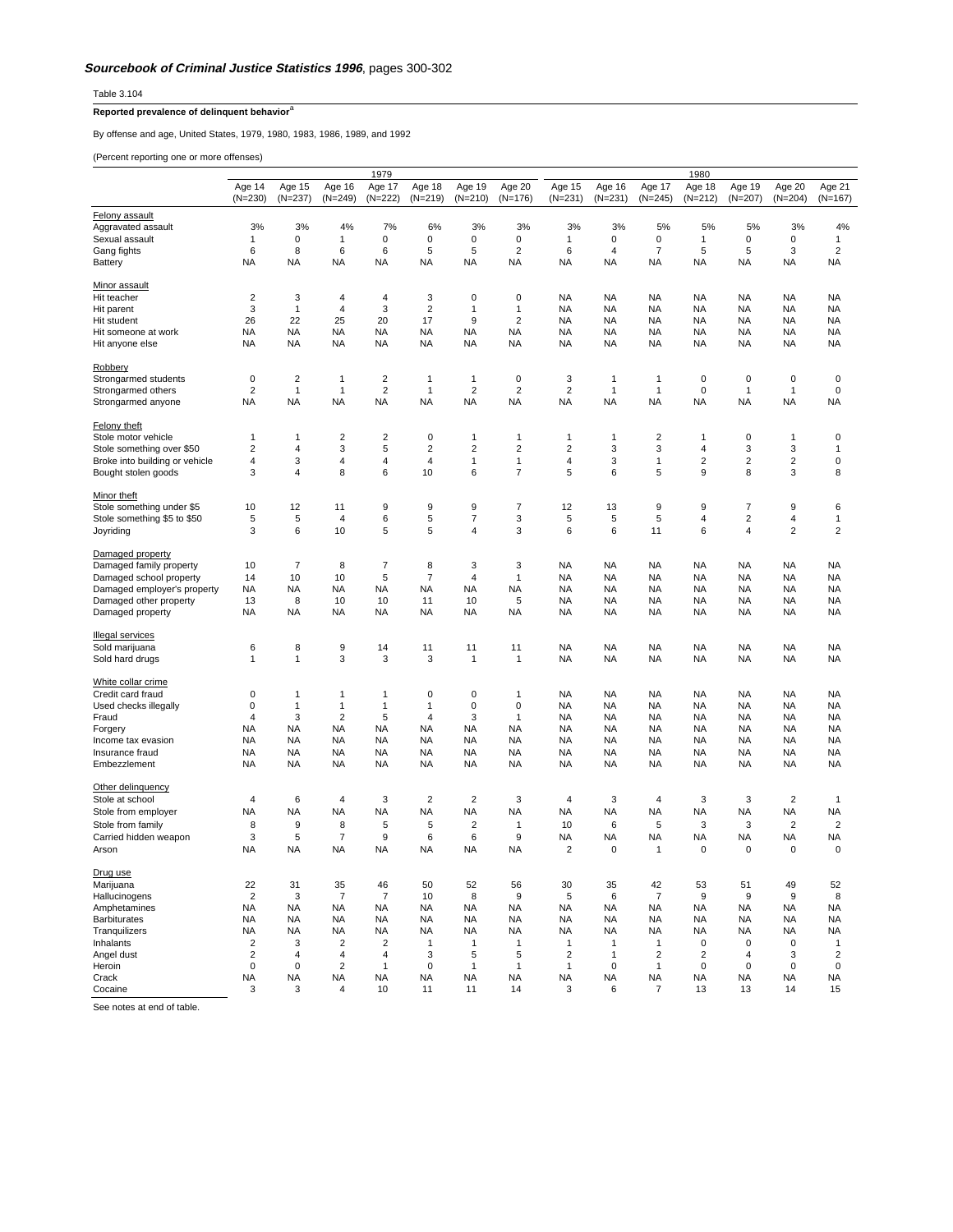## **Reported prevalence of delinquent behavior**<sup>a</sup>

By offense and age, United States, 1979, 1980, 1983, 1986, 1989, and 1992--Continued

(Percent reporting one or more offenses)

|                                      | 1983                    |                         |                         |                                |                     |                     |                     |                         | 1986                    |                     |                         |                         |                         |                         |  |  |
|--------------------------------------|-------------------------|-------------------------|-------------------------|--------------------------------|---------------------|---------------------|---------------------|-------------------------|-------------------------|---------------------|-------------------------|-------------------------|-------------------------|-------------------------|--|--|
|                                      | Age 18<br>$(N=229)$     | Age 19<br>$(N=230)$     | Age 20<br>$(N=239)$     | Age 21<br>$(N=218)$            | Age 22<br>$(N=210)$ | Age 23<br>$(N=208)$ | Age 24<br>$(N=163)$ | Age 21<br>$(N=210)$     | Age 22<br>$(N=218)$     | Age 23<br>$(N=215)$ | Age 24<br>$(N=195)$     | Age 25<br>$(N=195)$     | Age 26<br>$(N=190)$     | Age 27<br>$(N=160)$     |  |  |
|                                      |                         |                         |                         |                                |                     |                     |                     |                         |                         |                     |                         |                         |                         |                         |  |  |
| Felony assault                       |                         |                         | 4%                      | 3%                             | 4%                  |                     | 2%                  | 4%                      | 4%                      | 4%                  | 3%                      | 4%                      |                         |                         |  |  |
| Aggravated assault<br>Sexual assault | 3%<br>0                 | 3%<br>$\pmb{0}$         | 0                       | $\pmb{0}$                      | 0                   | 3%<br>1             | $\pmb{0}$           | 1                       | 0                       | 0                   | $\mathbf{1}$            | 1                       | 2%<br>1                 | 3%<br>$\mathbf{1}$      |  |  |
| Gang fights                          | $\overline{4}$          | $\overline{c}$          | 4                       | $\sqrt{2}$                     | 1                   | 1                   | $\overline{2}$      | $\mathbf 0$             | 0                       | 1                   | $\overline{\mathbf{c}}$ | $\mathbf{1}$            | $\mathbf 0$             | 0                       |  |  |
| Battery                              | NA                      | <b>NA</b>               | <b>NA</b>               | <b>NA</b>                      | <b>NA</b>           | NA                  | NA                  | <b>NA</b>               | NA                      | <b>NA</b>           | <b>NA</b>               | <b>NA</b>               | <b>NA</b>               | NA                      |  |  |
|                                      |                         |                         |                         |                                |                     |                     |                     |                         |                         |                     |                         |                         |                         |                         |  |  |
| Minor assault                        |                         |                         |                         |                                |                     |                     |                     |                         |                         |                     |                         |                         |                         |                         |  |  |
| Hit teacher                          | $\mathbf 0$             | $\mathbf 0$             | $\pmb{0}$               | $\mathbf 0$                    | 0                   | $\mathbf 0$         | $\mathbf 0$         | <b>NA</b>               | NA                      | <b>NA</b>           | <b>NA</b>               | <b>NA</b>               | <b>NA</b>               | <b>NA</b>               |  |  |
| Hit parent                           | $\overline{\mathbf{c}}$ | $\overline{\mathbf{c}}$ | 2                       | $\mathbf 0$                    | 0                   | 0                   | 0                   | $\mathbf 0$             | 0                       | 0                   | 0                       | 0                       | 0                       | $\mathbf{1}$            |  |  |
| Hit student                          | 12                      | 6                       | 3                       | $\overline{2}$                 | 1                   | 0                   | $\mathbf{1}$        | <b>NA</b>               | <b>NA</b>               | <b>NA</b>           | <b>NA</b>               | <b>NA</b>               | <b>NA</b>               | <b>NA</b>               |  |  |
| Hit someone at work                  | NA                      | <b>NA</b>               | <b>NA</b>               | NA                             | NA                  | NA                  | NA                  | 3                       | $\overline{c}$          | 4                   | 3                       | $\mathbf{1}$            | 2                       | 1                       |  |  |
| Hit anyone else                      | <b>NA</b>               | <b>NA</b>               | <b>NA</b>               | <b>NA</b>                      | <b>NA</b>           | <b>NA</b>           | <b>NA</b>           | 11                      | 17                      | 10                  | 13                      | 10                      | 8                       | 9                       |  |  |
| Robbery                              |                         |                         |                         |                                |                     |                     |                     |                         |                         |                     |                         |                         |                         |                         |  |  |
| Strongarmed students                 | 0                       | 0                       | $\pmb{0}$               | $\pmb{0}$                      | 0                   | 0                   | 0                   | <b>NA</b>               | <b>NA</b>               | <b>NA</b>           | <b>NA</b>               | <b>NA</b>               | <b>NA</b>               | <b>NA</b>               |  |  |
| Strongarmed others                   | 0                       | $\mathbf 0$             | $\mathsf 0$             | $\mathbf 0$                    | $\mathbf 0$         | $\mathbf 0$         | $\mathbf 0$         | <b>NA</b>               | <b>NA</b>               | <b>NA</b>           | <b>NA</b>               | <b>NA</b>               | <b>NA</b>               | <b>NA</b>               |  |  |
| Strongarmed anyone                   | NA                      | <b>NA</b>               | <b>NA</b>               | <b>NA</b>                      | NA                  | NA                  | <b>NA</b>           | $\mathbf 0$             | 0                       | 0                   | $\mathbf{1}$            | 0                       | 0                       | 1                       |  |  |
| Felony theft                         |                         |                         |                         |                                |                     |                     |                     |                         |                         |                     |                         |                         |                         |                         |  |  |
| Stole motor vehicle                  | $\mathbf 0$             | $\mathbf 0$             | 0                       | $\mathbf 0$                    | $\mathbf 0$         | 0                   | $\mathbf 0$         | $\mathbf{1}$            | 0                       | 0                   | $\overline{1}$          | 0                       | 0                       | 0                       |  |  |
| Stole something over \$50            | 2                       | 1                       | 3                       | $\overline{c}$                 | 1                   | 2                   | $\mathbf{1}$        | $\overline{c}$          | 1                       | 2                   | 3                       | 1                       | 2                       | 1                       |  |  |
| Broke into building or vehicle       | 3                       | $\overline{\mathbf{c}}$ | 3                       | $\mathbf{1}$                   | 1                   | 1                   | $\mathbf 0$         | $\overline{\mathbf{c}}$ | $\mathbf{1}$            | 1                   | 1                       | $\mathbf 0$             | $\mathbf{1}$            | $\mathbf 0$             |  |  |
| Bought stolen goods                  | 9                       | 7                       | 6                       | $\overline{7}$                 | 7                   | 4                   | 3                   | 7                       | 2                       | 6                   | 4                       | 3                       | 5                       | 2                       |  |  |
|                                      |                         |                         |                         |                                |                     |                     |                     |                         |                         |                     |                         |                         |                         |                         |  |  |
| Minor theft                          |                         |                         |                         |                                |                     |                     |                     |                         |                         |                     |                         |                         |                         |                         |  |  |
| Stole something under \$5            | 12                      | 8                       | 8                       | 7                              | 8                   | 5                   | 7                   | 10                      | 9                       | $\overline{7}$      | 10                      | 6                       | 6                       | 3                       |  |  |
| Stole something \$5 to \$50          | 6                       | $\overline{\mathbf{c}}$ | 4                       | $\overline{c}$                 | 4                   | 3                   | $\mathbf{1}$        | 5                       | 2                       | 5                   | 3                       | $\overline{\mathbf{c}}$ | 2                       | $\overline{\mathbf{c}}$ |  |  |
| Joyriding                            | 6                       | 3                       | 4                       | $\overline{2}$                 | 0                   | 1                   | $\mathbf 0$         | 3                       | $\overline{\mathbf{c}}$ | 0                   | $\overline{2}$          | $\mathbf{1}$            | $\mathbf{1}$            | 2                       |  |  |
| Damaged property                     |                         |                         |                         |                                |                     |                     |                     |                         |                         |                     |                         |                         |                         |                         |  |  |
| Damaged family property              | 3                       | 3                       | $\overline{\mathbf{c}}$ | $\overline{c}$                 | 0                   | 1                   | $\mathbf{1}$        | $\mathbf{1}$            | $\mathbf{1}$            | 1                   | $\mathbf{1}$            | 0                       | $\pmb{0}$               | 1                       |  |  |
| Damaged school property              | 6                       | 3                       | 3                       | $\mathbf{1}$                   | 0                   | $\mathbf 0$         | $\mathbf 0$         | <b>NA</b>               | <b>NA</b>               | <b>NA</b>           | <b>NA</b>               | <b>NA</b>               | <b>NA</b>               | <b>NA</b>               |  |  |
| Damaged employer's property          | NA                      | NA                      | NA                      | <b>NA</b>                      | NA                  | NA                  | NA                  | 4                       | 2                       | $\overline{c}$      | $\overline{2}$          | 1                       | $\mathbf{1}$            | 0                       |  |  |
| Damaged other property               | $\overline{7}$          | 5                       | 5                       | 3                              | 1                   | 4                   | $\mathbf 0$         | 5                       | $\mathbf{1}$            | 3                   | $\overline{4}$          | $\overline{2}$          | $\overline{4}$          | $\mathbf{1}$            |  |  |
| Damaged property                     | NA                      | NA                      | NA                      | <b>NA</b>                      | NA                  | NA                  | NA                  | <b>NA</b>               | NA                      | NA                  | <b>NA</b>               | <b>NA</b>               | <b>NA</b>               | NA                      |  |  |
| <b>Illegal services</b>              |                         |                         |                         |                                |                     |                     |                     |                         |                         |                     |                         |                         |                         |                         |  |  |
| Sold marijuana                       | 9                       | 8                       | 8                       | 10                             | 6                   | 6                   | 6                   | 7                       | 5                       | 8                   | 6                       | 5                       | 3                       | 6                       |  |  |
| Sold hard drugs                      | 1                       | $\overline{\mathbf{c}}$ | 2                       | $\overline{c}$                 | 3                   | 2                   | 1                   | 3                       | 1                       | 1                   | $\overline{\mathbf{c}}$ | 3                       | 3                       | 1                       |  |  |
|                                      |                         |                         |                         |                                |                     |                     |                     |                         |                         |                     |                         |                         |                         |                         |  |  |
| White collar crime                   |                         |                         | 0                       |                                |                     | 0                   | $\pmb{0}$           | $\mathbf 0$             | 0                       | 0                   | $\overline{1}$          |                         | $\mathbf{1}$            | 0                       |  |  |
| Credit card fraud                    | -1<br>$\mathbf{1}$      | 1<br>2                  | 1                       | $\mathbf{1}$<br>$\overline{c}$ | 1<br>1              | 1                   | $\overline{2}$      | $\mathbf{1}$            | $\mathbf{1}$            | 1                   | 3                       | 1<br>1                  | 1                       | 3                       |  |  |
| Used checks illegally                | $\overline{4}$          | $\mathbf{1}$            | $\overline{2}$          | $\overline{2}$                 | $\overline{2}$      | 1                   | $\overline{2}$      | $\overline{2}$          | $\mathbf{1}$            |                     | $\overline{1}$          | 3                       | $\overline{1}$          | 1                       |  |  |
| Fraud<br>Forgery                     | NA                      | <b>NA</b>               | NA                      | <b>NA</b>                      | NA                  | NA                  | NA                  | <b>NA</b>               | <b>NA</b>               | 1<br><b>NA</b>      | <b>NA</b>               | <b>NA</b>               | <b>NA</b>               | NA                      |  |  |
| Income tax evasion                   | <b>NA</b>               | <b>NA</b>               | <b>NA</b>               | <b>NA</b>                      | <b>NA</b>           | <b>NA</b>           | <b>NA</b>           | <b>NA</b>               | <b>NA</b>               | <b>NA</b>           | <b>NA</b>               | <b>NA</b>               | <b>NA</b>               | <b>NA</b>               |  |  |
| Insurance fraud                      | NA                      | <b>NA</b>               | <b>NA</b>               | <b>NA</b>                      | <b>NA</b>           | NA                  | NA                  | <b>NA</b>               | <b>NA</b>               | <b>NA</b>           | <b>NA</b>               | NA                      | <b>NA</b>               | NA                      |  |  |
| Embezzlement                         | NA                      | <b>NA</b>               | <b>NA</b>               | <b>NA</b>                      | <b>NA</b>           | <b>NA</b>           | <b>NA</b>           | $\mathbf 0$             | $\mathbf 0$             | $\mathbf 0$         | $\mathbf 0$             | $\mathbf{1}$            | $\mathbf{1}$            | $\mathbf{1}$            |  |  |
|                                      |                         |                         |                         |                                |                     |                     |                     |                         |                         |                     |                         |                         |                         |                         |  |  |
| Other delinquency                    |                         |                         |                         |                                |                     |                     |                     |                         |                         |                     |                         |                         |                         |                         |  |  |
| Stole at school                      | 4                       | 3                       | $\sqrt{2}$              | $\overline{2}$                 | $\mathbf{1}$        | 0                   | $\mathbf{1}$        | NA                      | NA                      | NA                  | NA                      | NA                      | NA                      | NA                      |  |  |
| Stole from employer                  | NA                      | <b>NA</b>               | NA                      | <b>NA</b>                      | NA                  | NA                  | NA                  | 7                       | 7                       | 8                   | 10                      | 7                       | 8                       | 7                       |  |  |
| Stole from family                    | 4                       | 3                       | 3                       | $\mathbf{1}$                   | 0                   | 1                   | $\mathbf{1}$        | $\overline{2}$          | 1                       | 0                   | $\overline{2}$          | 1                       | 1                       | $\mathbf{1}$            |  |  |
| Carried hidden weapon                | 10                      | 8                       | 10                      | 10                             | 6                   | 7                   | 9                   | 9                       | $\overline{7}$          | 6                   | 11                      | 11                      | 9                       | 12                      |  |  |
| Arson                                | $\mathbf{1}$            | 0                       | 0                       | 0                              | $\mathbf 0$         | 0                   | 0                   | 0                       | 0                       | 0                   | $\mathbf{1}$            | $\mathbf 0$             | 0                       | $\mathbf 0$             |  |  |
| Drug use                             |                         |                         |                         |                                |                     |                     |                     |                         |                         |                     |                         |                         |                         |                         |  |  |
| Marijuana                            | 41                      | 44                      | 46                      | 47                             | 40                  | 44                  | 40                  | 37                      | 41                      | 40                  | 42                      | 32                      | 28                      | 36                      |  |  |
| Hallucinogens                        | 8                       | 6                       | $\overline{7}$          | $\overline{7}$                 | 6                   | 6                   | 3                   | $\overline{7}$          | 6                       | 7                   | 4                       | 4                       | 4                       | 1                       |  |  |
| Amphetamines                         | NA                      | <b>NA</b>               | NA                      | <b>NA</b>                      | NA                  | NA                  | NA                  | 8                       | 8                       | 10                  | 5                       | 8                       | 6                       | $\overline{4}$          |  |  |
| <b>Barbiturates</b>                  | <b>NA</b>               | <b>NA</b>               | NA                      | NA                             | NA                  | NA                  | <b>NA</b>           | $\mathbf 0$             | 2                       | $\mathbf{1}$        | $\mathbf{1}$            | 1                       | $\mathbf{1}$            | $\mathbf{1}$            |  |  |
| Tranquilizers                        | NA                      | <b>NA</b>               | NA                      | <b>NA</b>                      | NA                  | NA                  | NA                  | $\overline{4}$          | 3                       | 4                   | 3                       | $\overline{\mathbf{c}}$ | $\overline{\mathbf{c}}$ | 1                       |  |  |
| Inhalants                            | $\overline{2}$          | 1                       | $\mathbf{1}$            | $\mathbf{1}$                   | 0                   | 0                   | $\mathbf{1}$        | $\mathbf 0$             | 0                       | 0                   | 0                       | $\mathbf 0$             | 0                       | 0                       |  |  |
| Angel dust                           | $\mathbf{1}$            | $\mathbf{1}$            | $\mathbf{1}$            | $\mathbf{1}$                   | $\mathbf{1}$        | 2                   | $\mathbf{1}$        | 1                       | 0                       | 0                   | $\mathbf{1}$            | 1                       | 1                       | 1                       |  |  |
| Heroin                               | $\mathbf 0$             | 0                       | $\mathbf{1}$            | $\mathbf 0$                    | 0                   | 0                   | 0                   | $\mathbf 0$             | 0                       | 1                   | $\mathbf{1}$            | $\mathbf{1}$            | 1                       | $\mathbf{1}$            |  |  |
| Crack                                | NA                      | <b>NA</b>               | NA                      | <b>NA</b>                      | NA                  | NA                  | NA                  | $\mathbf 0$             | $\mathbf{1}$            | 0                   | $\overline{c}$          | 4                       | 3                       | $\mathbf{1}$            |  |  |
| Cocaine                              | 9                       | 13                      | 14                      | 15                             | 16                  | 15                  | 18                  | 16                      | 15                      | 17                  | 14                      | 16                      | 13                      | 14                      |  |  |

See notes at end of table.